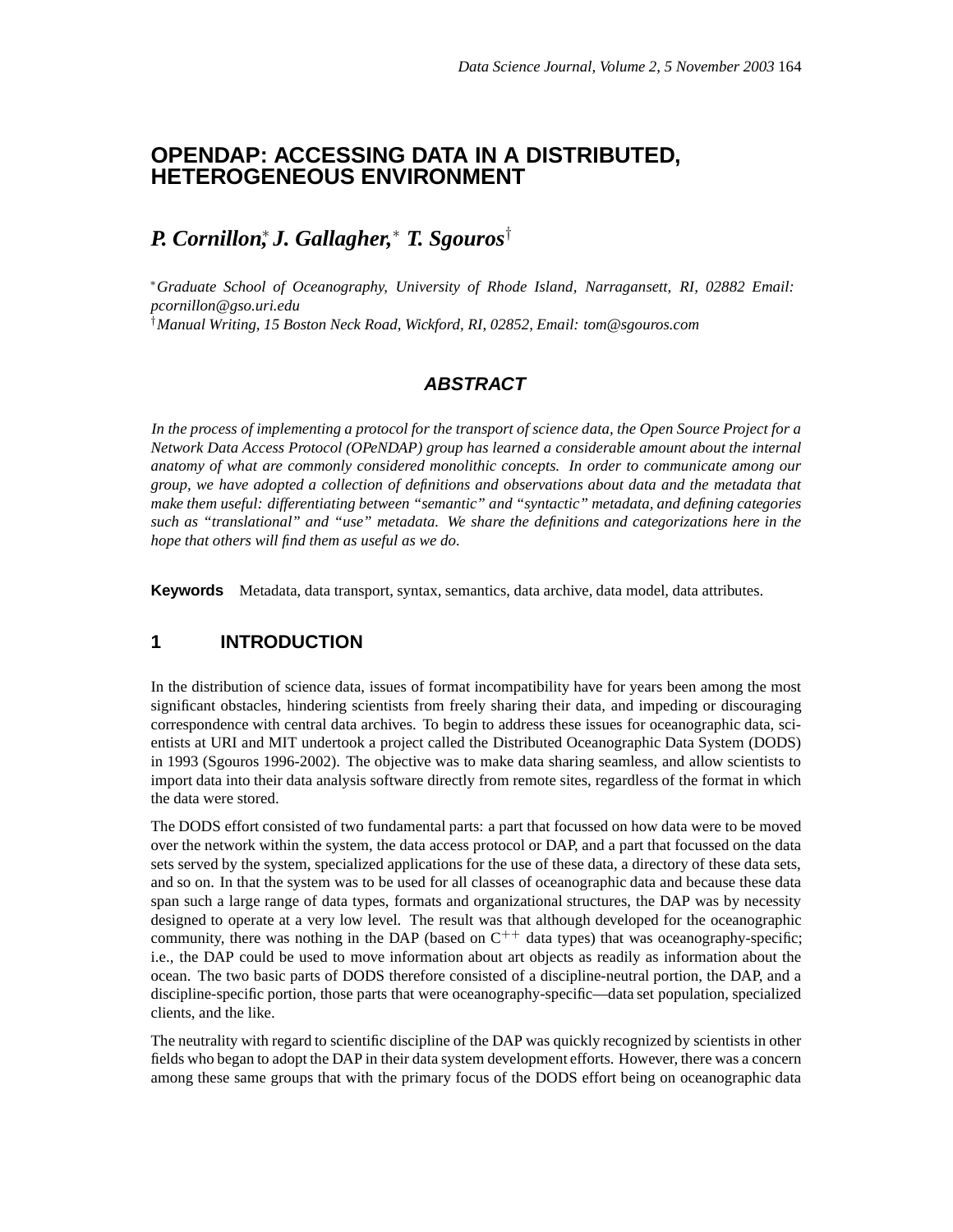system needs, evolution of the core software might diverge from their needs. As a result, specializations of the DAP began to appear that addressed problems faced by all but that took different approaches. The result was an undesirable duplication of effort. In order to address this, the Open Source Project for a Network Data Access Protocol (OPeNDAP) was established in 2000 for the development and promotion of software that facilitates access to data via the network. OPeNDAP is a non-profit corporation operating in Rhode Island. At the same time that OPeNDAP was created, the oceanography-specific part of DODS was named National Virtual Ocean Data System (NVODS). NVODS uses the OPeNDAP data access protocol. OPeNDAP has a broader mandate than DODS in that it focuses on network access to data in general. The present account concerns the OPeNDAP data access protocol.

Although the objective of seamless access to data over the network has to a large extent been met by OPeNDAP, some unexpected obstacles have turned up while other anticipated roadblocks failed to materialize. In the process of implementing real solutions to these problems we have learned a considerable amount about the internal anatomy of what are commonly considered monolithic concepts. In order to communicate among our group, we have adopted a collection of definitions and observations about data and the metadata that make them useful. We share these here in the hope that others will find them useful.

## **2 LAYERS OF INTEROPERABILITY**

The essential problem addressed by OPeNDAP is to have a computer program operate on some data provided by some other institution, stored in some unknown format on some remote computer. One important outcome of the work on OPeNDAP is the observation that this is not a binary problem. That is, there are different *degrees* of success in getting intelligible data from a server to a client.

Part this realization came from a subtle restating of the problem. It is often the case that OPeNDAP users want to compare data from different sources. In that case, the user generally wants to see comparable data presented in identical fashion. This means that it is not enough simply to be able to receive data from remote files. It means that data from those remote files should appear uniform, to some degree. The more uniform data from different sources appear, the easier it is to compare them, and the more likely it is that some data processing can be automated. This is what is meant by rendering data "interoperable." We sometimes use "machine-to-machine interoperability" to make even more explicit the degree of uniformity required to be considered interoperable.

As there can be said to be differing degrees of uniformity, there are also differing degrees of being able to operate on remote data. As a matter of convenience in discussing these degrees, we have defined several "layers of interoperability," shown in Figure 1. These layers are conceptually similar to the layers of abstraction defined in internet design documents, and may be thought of as a somewhat more elaborate subdivision of the "presentation" and "application" layers defined in the OSI (ISO) model of the internet. Internet design documents using this model define six distinct layers of abstraction above the basic level of oscillating voltages connecting two computers. Roughly, they are: the physical layer (the kind of cable connecting neighboring machines), the data link layer (the kind of communication between one machine and its neighbor), the network layer (how the computer network is laid out), the transport layer (how do data get from one computer to another), the session layer (how does a program on one computer cooperate with a program running on another), the presentation layer (what kind of data are being received), and the application layer (how should the data be displayed to the user). See IEC (1994), Stevens (1999).

Despite wide acceptance of this model, we have found the standard division of the layers do not reflect the situations we have encountered. Our model presented here should not be viewed as the last word for all situations, and there is substantial overlap between the standard model and ours. For example, OPeNDAP does not address the levels below the session layer (though, not being tied to any particular transport or session architecture, it can take advantage of recent advances made on those levels). But we think of our model as a better description of a situation where the sources of data, the types of data, and the kinds of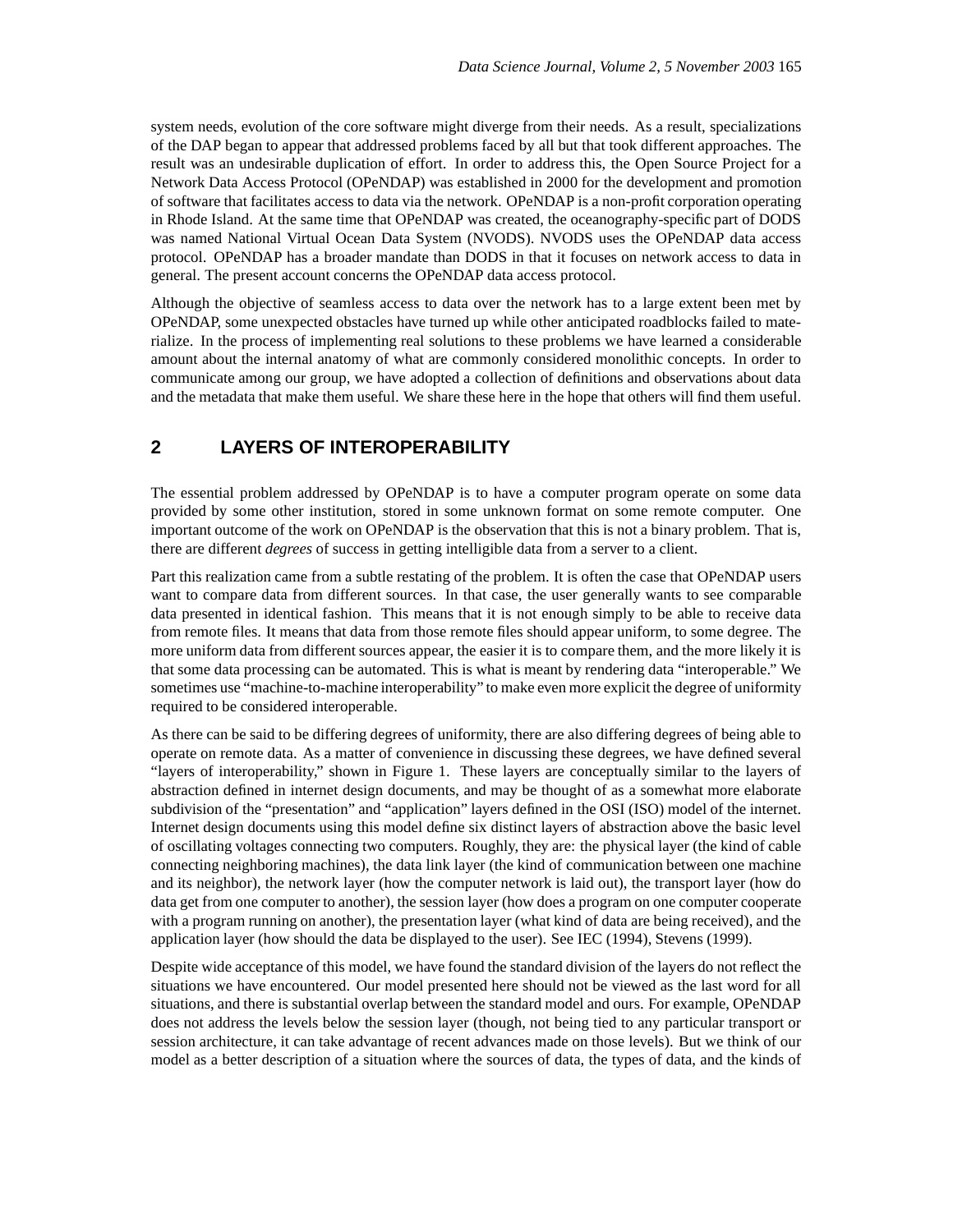

**Figure 1.** Layers of Interoperability

clients are somewhat more heterogeneous than is usually considered normal in other discussions of the internet.

An item of scientific data is accorded some meaning solely by its relationship to other items. A number in some time series is meaningful only to the extent it can be accurately placed within that series. Another number in some three-dimensional grid of measurements only has meaning in the relation it bears to its six neighbors, and its position in that grid. These are somewhat more intricate forms of context than is usually relevant in discussions of data transmission. For example, a word transmitted in a piece of text also bears meaning in relation to its context, but the relevant context—at least insofar as low-level issues of transmission format are concerned—is a fairly simple nearest-neighborsort of context. That is, so long as the words and formatting directives in some HTML file are transmitted in the correct order, they have a fair chance of being understood at the other end.

Transmitting graphic images bears some relation to the problems of transmitting science data. For example, a pixel of some picture, especially one encoded in a progressive format like a progressive GIF, bears a similarly complex relation to its neighboring pixels, which may be encoded in distant parts of the file. But these formats avoid the problems of defining context by subscribing to a much more strictly defined Application Program Interface (API) than is possible for a file format meant to be useful for more than one purpose.

The range of data types as well as relationships between these data types and permissible operations associated with them defines the "data model" of a given API. For a graphic image file format, one might say that its data model was rigid, whereas for a multi-purpose API, it is important that the data model retain some flexibility.

The norm in the analysis of scientific data is that data are stored in a wide variety of different file formats, read and written each by their own specialized API. Some of these are widely used standards, while others are somewhat more *ad hoc*. Few are compatible with each other. For example, the netCDF and HDF formats are two standards popular in the world of earth sciences. Both work well for many of the same tasks. But they are not compatible with one another: files written by one are not readable by the other, even if the data in each file were similar to the other. See Rew, Davis & Emmerson (1993, April) or Rew & Davis (1990) for information about netCDF. See NCSA (2001) about HDF. NCSA (the National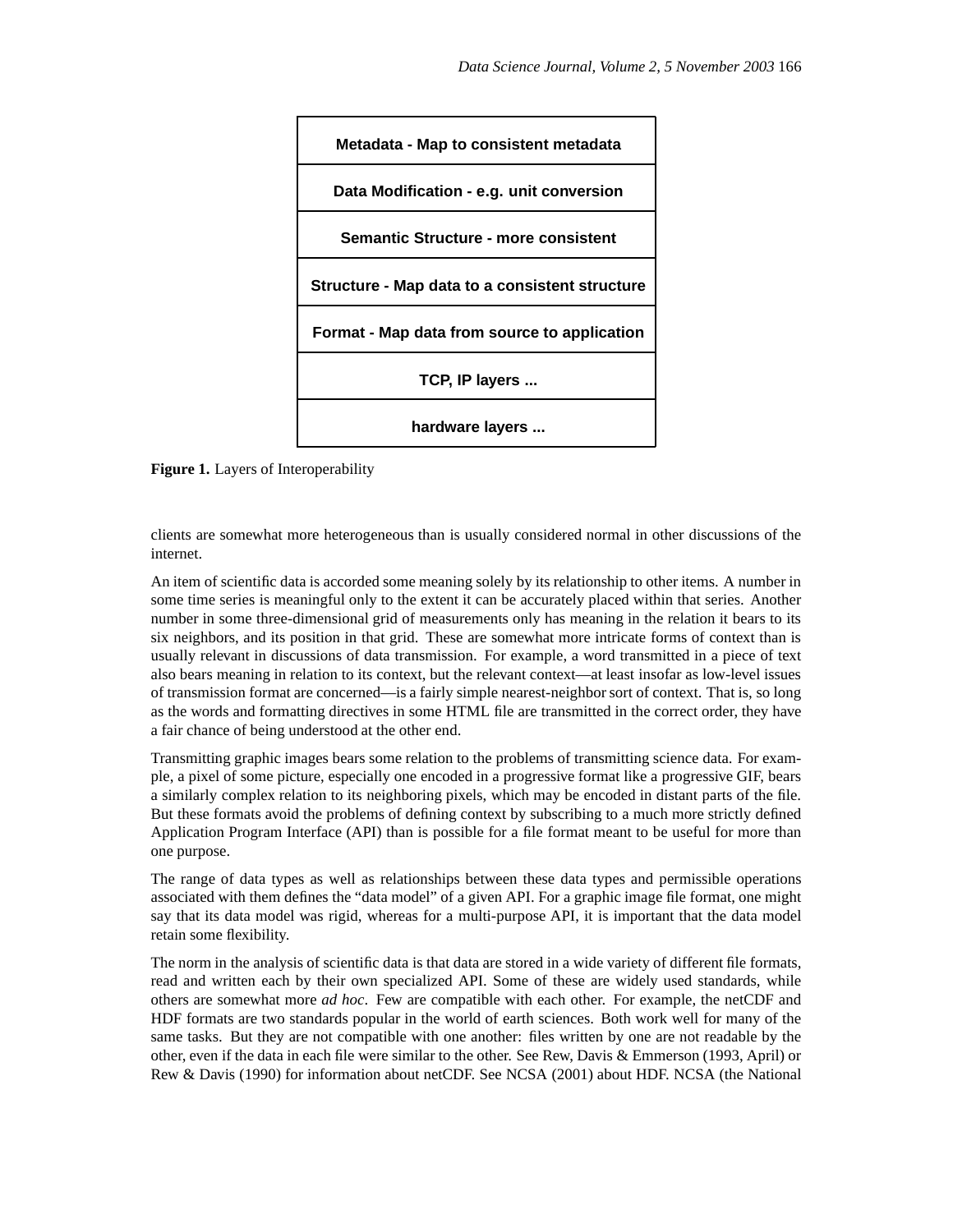Center for Supercomputing Applications), the developers of HDF, provide software that allows the HDF library (HDF4) to access netCDF files, but it does so by including the netCDF software.

The goal of OPeNDAP is to allow users to request data from remote sources, and to allow them to imagine the remote data to be stored in whatever format is most convenient for them. They should be able to download the data directly into the data analysis programs they are using. OPeNDAP provides both server software, to make data available to remote users, and client software, to access those data. Some of the client software can be used to convert programs written for a data access API like netCDF into network-ready "browsers" of remote OPeNDAP-accessible data.

The first step in achieving this goal was to address the "format" layer, the first layer above the one labeled "TCP" in the diagram in Figure 1. This refers to the ability of a program designed for some API simply to read data from some remote file, no matter what that remote file's format is. To do this, the OPeNDAP server software re-formats data into a well-defined transmission format (see Section 3), which is received by the client software and re-formatted again to be digestible by that client software.

This works, but the difficulty is that if an API is powerful enough to be useful to a wide variety of researchers, it is also powerful enough to be used in many different ways to solve the same problem. A trivial example here would be two different records of sea surface temperature, recorded on one-degree grid squares, with one using latitude and the other longitude as the X dimension. If a user of OPeNDAP client software was interested in comparing data from these two sources, the fact that they were both transmitted perfectly from their respective servers would be somewhat beside the point. That is, the arrays are inherently incompatible with one another, even though they share (or may be made to appear to share) the same file format.

For a more common example, consider a time series of two-dimensional satellite measurements. One scientist might reasonably choose to keep such a time series as a single netCDF file containing a threedimensional grid of data, while another group might record the data as a collection of individual files, with one two-dimensional record in each file. Again, the fact that the two data sets are (or can be made to appear) stored in compatible formats is of little relevance to the problem of trying to compare data from the two sources.

With adequate metadata, both situations can be resolved mechanically, and in fact, the OPeNDAP project now supports an "Aggregation Server" to address situations like the second example. But before further discussion of the interaction of different kinds of metadata, it will be useful to present a cursory overview of the OPeNDAP data transmission protocol.

## **3 THE DATA ACCESS PROTOCOL**

The OPeNDAP protocol defines how an OPeNDAP client and server communicate with one another. It consists of four components:

- 1. An intermediate data representation. This is used to transport data from the remote source to the client. The data types that make up this representation may be thought of as the OPeNDAP data model, though the array of available types is designed to accommodate many other data models.
- 2. A format for the ancillary data needed to translate a data set into the intermediate representation, and to translate the intermediate representation into the target data model. This format provides a description of the shape and size of the various data types stored in some given data set and is called the Data Descriptor Structure (DDS).
- 3. A procedure for retrieving data and ancillary data from remote platforms.
- 4. An API consisting of OPeNDAP classes and data access calls designed to implement the protocol,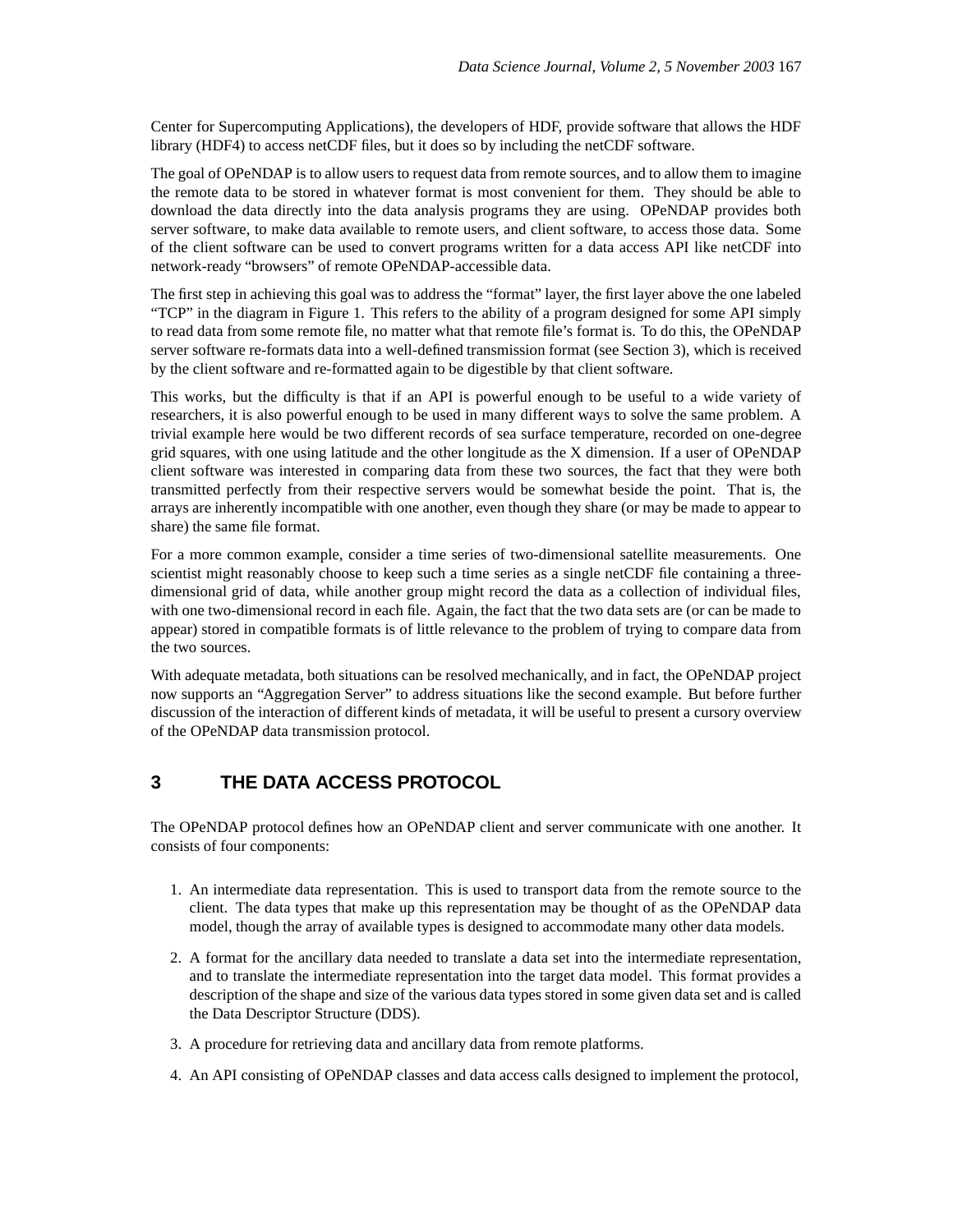The last two components are not important to the discussion in the present article, and will not be treated further here. The intermediate data representation itself consists of several components:

- A set of simple data types. These include bytes, integers, strings, floating point numbers (all to several different precisions), as well as a specialization of a "string" meant to hold an internet Universal Resource Locator (URL).
- A set of "constructor" data types, constructed from other data types (including other constructor data types). These include simple collections (structures), ordered collections (arrays), relational tables (called "Sequences" here), and "Grids", a structure containing a multidimensional array and a set of one-dimensional arrays to describe its dimensions.

The intermediate data representation also consists of a set of operators for selecting different segments of the data in some data set, and a definition of the external data format for transmitting simple data types (OPeNDAP uses Sun's XDR definitions for most of the simple data types, see Sun Microsystems (1987, June)), but these are also not relevant to the discussion here.

#### **3.1 The Data Descriptor Structure (DDS) and the Data Attribute Structure (DAS)**

The OPeNDAP system uses two different kinds of messages to describe the data it sends. One, the DDS, mentioned above, describes the data structures to be filled by the accompanying data. The other, the DAS contains whatever other descriptions are necessary for a client to make sense of the data. An example DDS and DAS are shown in Figure 2. The development of the DDS and DAS predate the development of XML. The next version of OPeNDAP (4.0) will replace the DDS and DAS formats shown here with an XML rendering of the same information. The general principles outlined in this article will not change, nor will the terminology we use to describe them. The DDS did not predate the development of ASN.1, and its associated ISO encoding rules. But until recently those standards' support for floating-point numbers was inconvenient (requiring the separate specification of mantissa, base, and exponent, for example), and the standard still does not support the concept of an indexed array. At the time, these shortcomings made ASN.1 impractical for science data. As the standard evolves (it now includes an XML form), it may eventually become appropriate for use with OPeNDAP (see International Telecommunications Union [ITU], 2002, July). Ultimately, the choice of notation is not important to the metadata taxonomy presented here.

The data described by the DDS in Figure 2 are stored as a catalog number and a Sequence (a relational table with no set length), with each record containing the name of the experimenter, a 32-bit integer containing the time, a Structure containing latitude and longitude values, and another Sequence containing measurements of depth, salinity, and temperature.

The DAS in Figure 2 shows additional information that is helpful to make sense of the data that arrives with the DDS. The DDS indicates that time is sent as an integer, but it is the DAS that explains how the time is encoded in that integer. The DDS explains that salinity values are encoded as 64-bit floating-point values enclosed in a Sequence that also includes depth and temperature values. The DAS defines the units of those salinity values.

Both the DDS and the DAS contain metadata: information about the data that, together with that data, make up the message. We refer to the metadata held in the DDS as "syntactic" metadata, information that describes the syntax of the data set, and to the metadata held in the DAS as "semantic" metadata, information about the semantics, or meaning, of the data values.

Over the course of the project it has become clear that a good way to categorize these kinds of metadata is to say that the information held in the DDS is "discipline-independent" while the information held in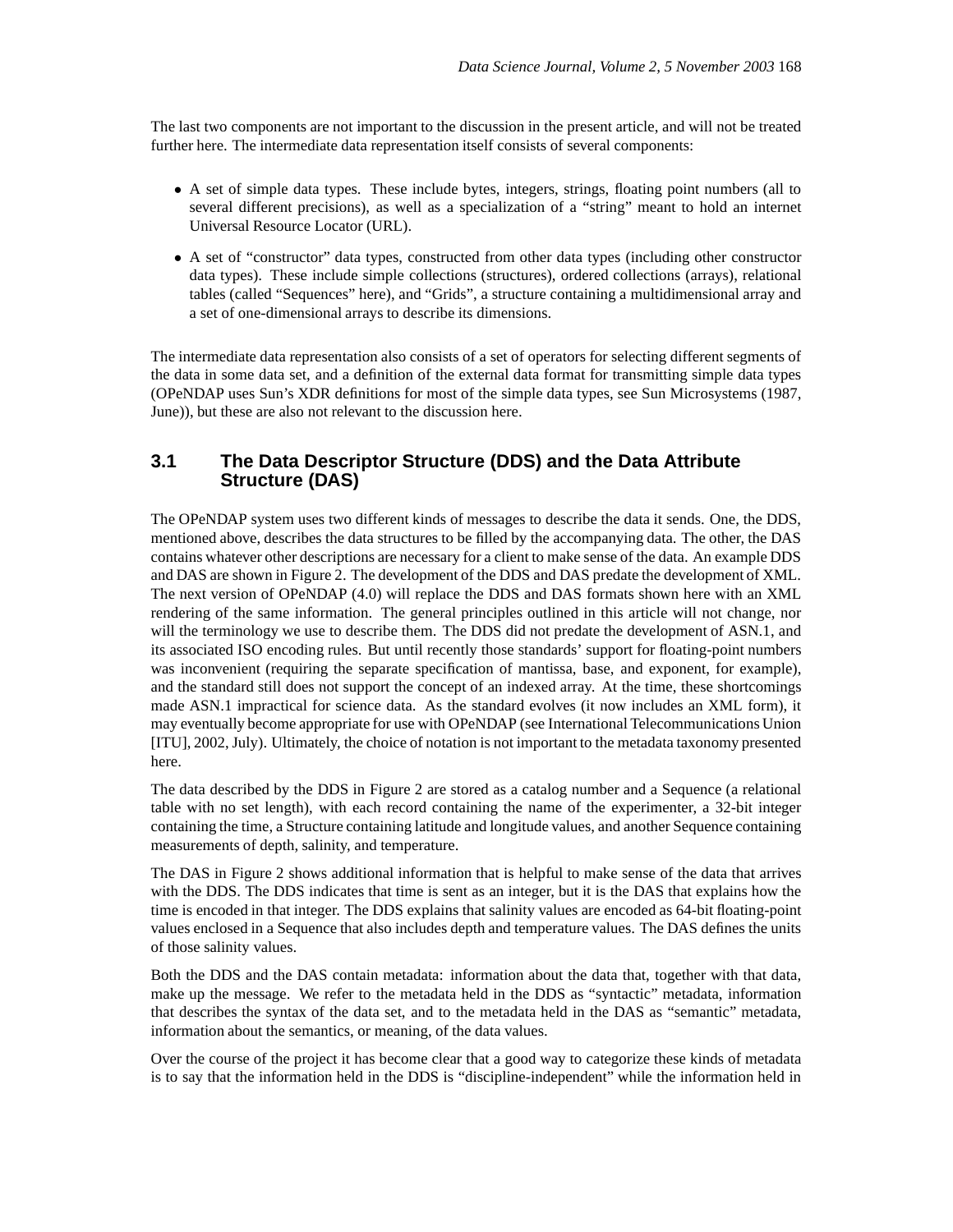```
Dataset { \qquad \qquad Attributes {
 Int32 catalog_number; catalog_number {
 Sequence { \qquad \qquad String type "UN-format"; }
  String experimenter; station {
   Int32 time; String shipName "Lollipop";
  Structure { Int32 stationID 4533;
    Float64 longitude; time {
    Float64 latitude; String format "Seconds since 1/1/1970";}
   } location; location {
   Sequence { latitude
    Float64 depth; Float32 actual_range 0, 30.0;}
    Float64 salinity; longitude {
    Float64 temperature; Float32 actual_range -50.0, -48.0;}
   } cast; cast {
 } station; salinity {
} data; String units "ppt"; }
                         temperature {
                           String units "deg Celsius";}}}}}
```
**Figure 2.** An example OPeNDAP DDS (left) and DAS (right).

the DAS is "discipline-specific." That is, the syntactic metadata, having to do with the structure of the data types making up the data, is assumed to be consistent with many different scientific disciplines, and so are put in the DDS, while the particular sets of metadata associated with oceanography, meteorology, solar physics or some other scientific discipline belong in the DAS. The fact that some data is packaged into arrays is a point of syntax. That it contains temperature measurements is a point of semantics.

There remain some points of ambiguity about these categories that merit further examination.

#### **4 CLASSES OF METADATA: SEMANTIC AND SYNTACTIC**

Whether a metadata object is syntactic metadata or semantic metadata depends on how it it to be used. For any computer program involved in the transmission of data, situated somewhere in the OSI layer model, "syntactic" information is what is used to transform the message from one representation into another as that message is passed up or down the levels. The message itself, or, in our terminology, the data and associated metadata, are simply whatever gets transformed and passed along to the next level in the model. For example, "syntax" means something different to a computer running an OPeNDAP client, than it does to one acting as a router, even if one is talking about the same message. The OPeNDAP client can use information about the size and data type of some array arriving from an OPeNDAP server. Had it needed to, the router through which this message passed could also extract these metadata values, but they would be irrelevant to its operation. The only syntax it needs to understand is enough to peel out the address to which the message is to be delivered, and to use rewriting rules to update the routing information in the packet headers. Not needing information about data types and structure, this computer considers OPeNDAP syntactic metadata to be "semantic" metadata and passes them along intact with the OPeNDAP semantic metadata and the data values themselves.

Syntactic metadata, absolutely necessary for properly receiving a message, is often at least partially implicit. A receiving program is built to understand a particular kind (or kinds) of data. The fact that this information is implicit in the operation of the receiver should not mask the fact that it is information nonetheless, and is necessary for the proper decoding of the message. Whether the decoding instructions come with the message or by some other method, the receiver of the message must have them if the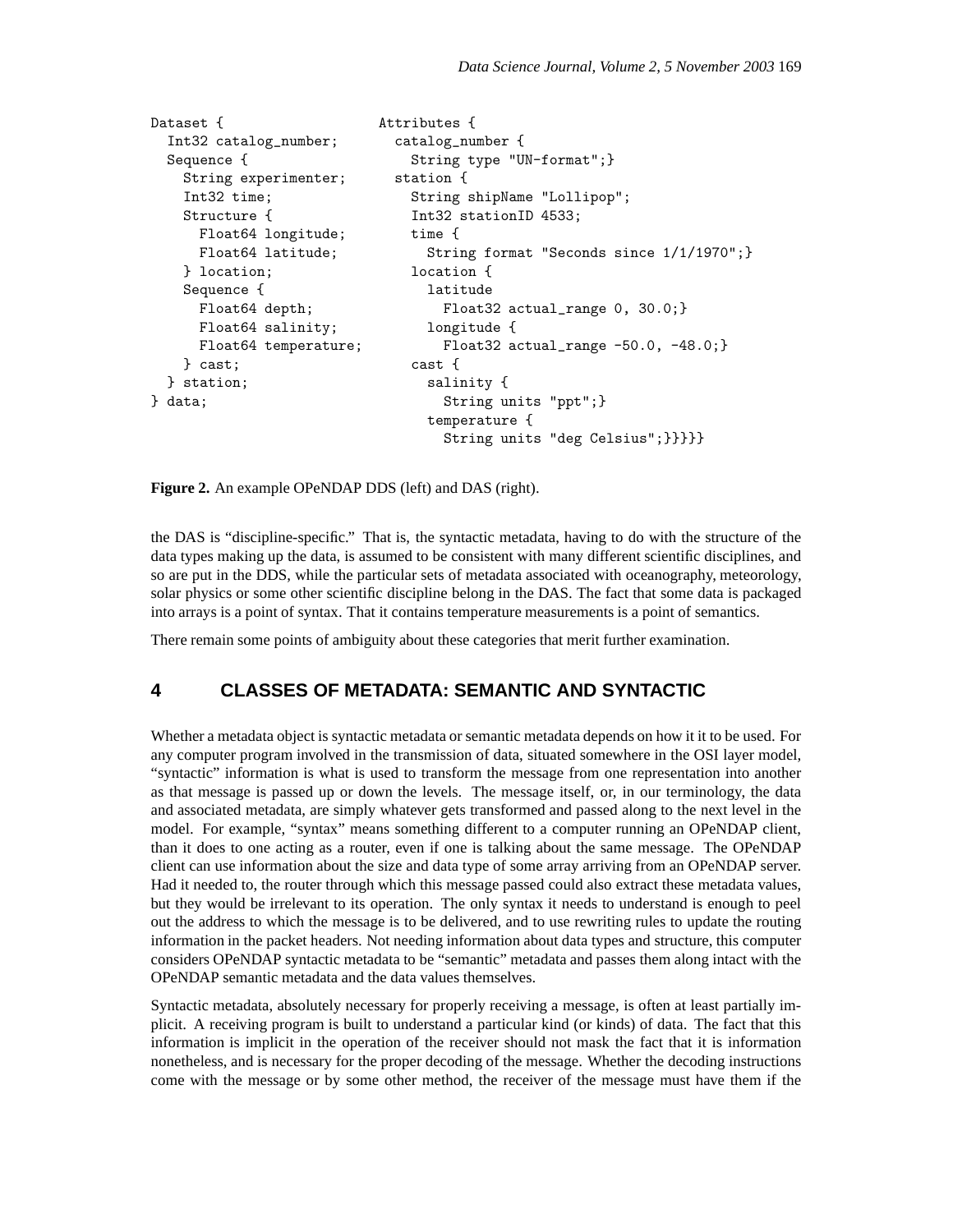message is to be understood. The syntactic metadata might not travel with the message, but it still must be transmitted from data source to data user (or to both from a common third point), possibly by some software distribution system, an internet RFC document, or word of mouth.

The OPeNDAP approach is to make the dependence on syntactic metadata a little more explicit, enclosing syntactic metadata with the message, in something of the spirit of a multipart MIME document, which contains its own instructions for unpacking. It is probably impossible to make the dependence completely explicit, because the layers of dependence eventually rest on common cultural assumptions which are unlikely to lend themselves to convenient encoding. For example, at root the OPeNDAP protocol depends on Sun's XDR encoding for transmission of basic types, which depends on the use of eight-bit words and the meaning of floating-point decimal numbers, which itself depends on the decimal system, and so on. These things are implicit in the construction of both OPeNDAP servers and clients and are not encoded in the explicit syntactic metadata in the DDS.

However, even though it is probably impossible to encode everything, the OPeNDAP project has opted to encode more information into the message than is often the case. The OPeNDAP data model is extensible, including both basic types like integer and floating point numbers, and constructor types, like structures, lists, arrays, and relational tables (sequences). This allows the transmission of a vast range of possible data types, and allows the OPeNDAP software to be used with software encompassing a wide variety of data models.

A final note about the distinction between syntax and semantics: the relative nature of the terms notwithstanding, it is convenient to have some way to discuss the differing metadata types. Therefore, in what follows, it is to be understood that the terms "syntactic" and "semantic" are used relative to the operation of the OPeNDAP software, following our definition with respect to scientific disciplines.

#### **5 CLASSES OF METADATA: SEARCH AND USE**

One of the central motivations of discussions of metadata is making order of a complex world. There are a lot of data available, and it is important to establish ways to find these data. However, in the discussion of metadata, we have found it useful to distinguish between metadata required to *use* a data set, and those required to *find* a data set containing data of potential interest. We refer to the former as "use" metadata and the latter as "search" metadata. This distinction is quite important because, in our experience, most metadata discussions center around search metadata requirements and not use metadata requirements. For example, the Directory Interchange Format (DIF) of the Global Change Master Directory (GCMD)(GCMD, 2001) focuses almost exclusively on search metadata, such as data ranges. The directory is, of course, designed to be a search tool, making this focus entirely appropriate. Nonetheless, it should be clear that the OPeNDAP definition of metadata covers material not considered to be in that category by the GCMD. The Library of Congress Metadata Encoding and Transmission Standard (METS), another prominent nexus of metadata discussion puts what we call search metadata into the "External Descriptive Metadata" section (under the *mdRef* element), though some use metadata would go there, too. The DDS information belongs in the METS "Internal Descriptive Metadata" section (*mdWrap*), while our use metadata category would be spread among the remaining four sections of a METS entry. (METS, 2002) There is overlap between use metadata and search metadata, but one is not a subset of the other. To search for a data set, missing value flags are not required, while such information is crucial to using that data set. Similarly the range of the variables in a data set is not required to use the data but forms the basis for many data set searches. On the other hand, quality estimates for data could fit in both categories.

The Federal Geographic Data Committee (FGDC) metadata standard (Federal Geographic Data Committee [FGDC], 1998, June) provides some ways to encode syntactic use metadata. The FGDC standard can accommodate almost any kind of metadata, including use metadata. But FGDC only specifies a framework for identifying and storing metadata, and is not a standard itself. Metadata requirements are spelled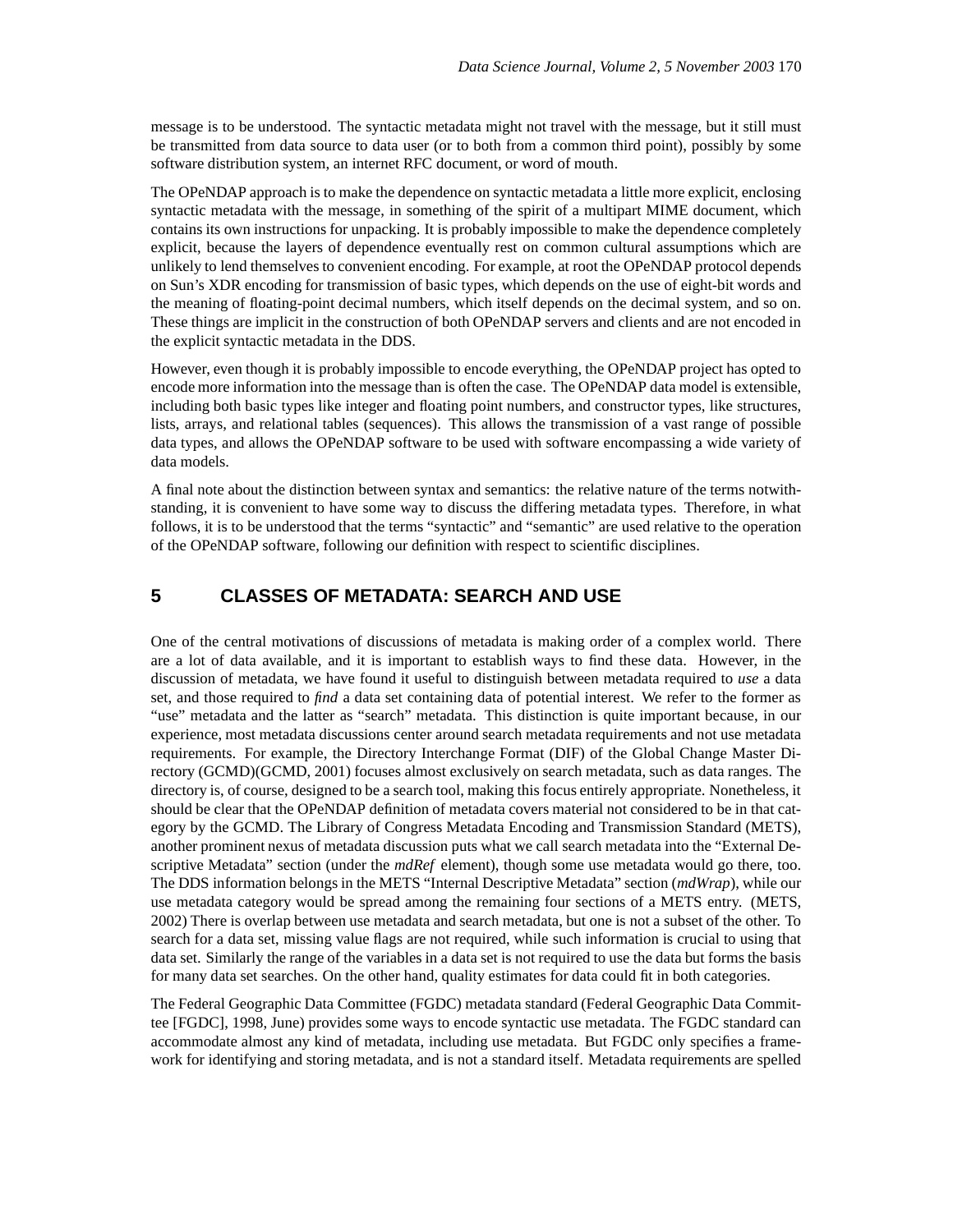out in discipline-specific profiles. Some of these profiles do spell out syntactic use metadata requirements (FGDC, 2002, October) while others are not so explicit (FGDC, 1999, October).

The Open Geographic Information System (OpenGIS) system of the Open GIS Consortium (OGC) publishes extensive standards for syntatic use metadata (see OGC (2003, March) for several examples). Since the OGC concentrates on creating the conditions for strict machine-to-machine interoperability with its metadata standards, this is to be expected. But the OGC metadata standards are largely aimed at geospatial data, whereas the OPeNDAP standards are meant to be more general.

Some of the work done on the semantic web (see McGuinness & van Harmelen (2003, August) for example) is or will become relevant to OPeNDAP. This work, including DAML+OIL and the OWL languages, may eventually provide ways to explicitly model the relationships between metadata described here. The next release of the OPeNDAP protocol will feature metadata information in XML form. Future OPeNDAP releases may be able to make good use of the semantic web work.



**Figure 3.** A schematic diagram of different metadata types.

#### **5.1 Use metadata**

Use metadata may be further subdivided into *translational* and *descriptive* use metadata. Translational use metadata refers to those metadata that define transformations between the data values received in an OPeNDAP client and values with semantic meaning to the user. One way to see this is that translational use metadata is the information that is required to properly label a plot of the data. Translational use metadata generally describes the operations that are performed on the data values or the names associated with them. A variable named "T" with a value of 223 might have two translations assigned to it. One might translate "T" into "temperature", or some other standard name, and the other might translate the number 223 into temperature with some known units. Descriptive use metadata might include the name of the sensor used to collect the data or the method of calibration.

Search metadata may also be further subdivided, in this case into parameter, range, location, and descriptive search metadata. Parameter search metadata contains the list of parameters or variables in the data set. This could be further subdivided into dependent and independent variables. Range search metadata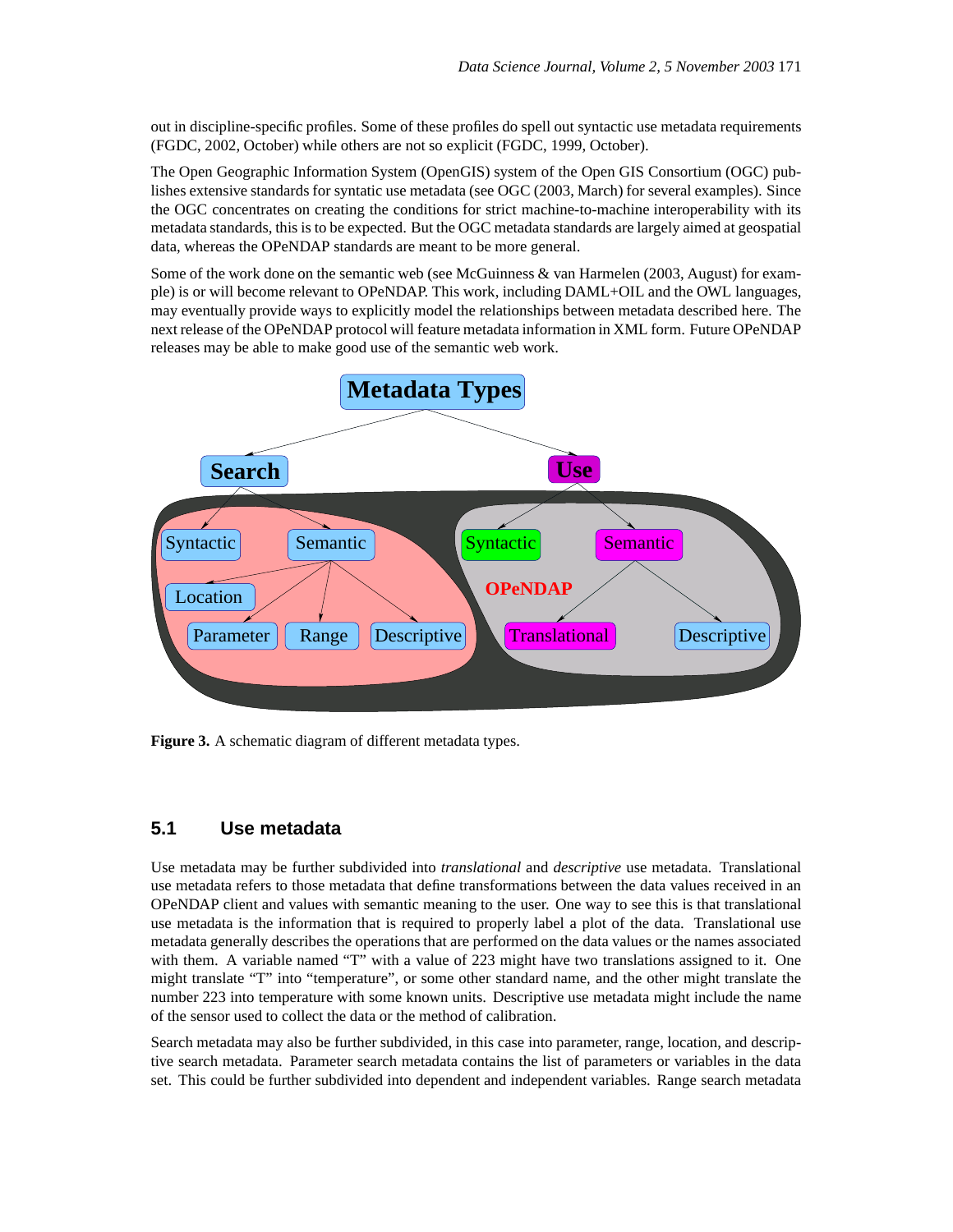contains the ranges of variables within the data set. In most existing directory systems, only the ranges for time and space are included, but in future systems the range of all data values may be included as search metadata. Location search metadata is effectively a pointer to the data, a URL in the OPeNDAP case. Descriptive search metadata contains other information associated with the data set such as a generic description of the sensor used.

#### **6 THE LAYER MODEL, AGAIN**

Referring again to Figure 1, the metadata taxonomy introduced above makes explication of the layers simpler. The first structural layer refers to matching syntactic use metadata. Consider the two sea surface temperature records mentioned earlier: one is stored in a three-dimensional grid, with the dimensions of latitude, longitude and time, and the other is stored in many individual files, each containing a twodimensional grid. These two data sets may be compatible on the format level, but not at the structural level – one consists of one 3-d object and the other of a number of 2-d objects. At the syntactic structural level, these data are all delivered as three dimensional objects. But even the fact that the two data sets have the same general structure does not mean that the structures are necessarily organized identically. For example, one data set could be organized as a longitude, latitude, time matrix while the other might be a time, longitude, latitude matrix. These data objects are syntactically similar, but not semantically similar. We therefore refer to the first structural level as the syntactic structural level. The OPeNDAP project supports a server capable of making the two data sources mentioned above appear to have a similar structure. (This is the Aggregation Server. See Caron & Sgouros, 2002.)

The semantic structural level addresses the semantic incompatibility of structures. In the example cited above, the order of dimensions within the arrays would be altered to one that is consistent for all similar data sets within the system.

It is important to keep in mind that in general each level in the system involves more potential modification of the data. At the format level, only the format is modified (as long as the data type required by the client is consistent with that delivered by the server). The syntactic structural level involves reorganization of the data objects, but not changes within an originating data object. The semantic structural level involves the reorganization of data within a data object.

The "Data modification" level of Figure 1 would involve modification to the actual data values(as opposed to the reorganization that characterizes the lower levels). All of the modifications desribed thus far leave, to the degree possible, the actual data values intact. In this level (or group of levels) the actual data values might be modified. For example, the temperature in two data sets might use different units, ◦C in one case and <sup>°</sup>F in another. One could imagine an operation that converted all data to the same units or all arrays into the same geographic projection.

The only operation that is required in addition to the ones listed above for complete interoperability is a transformation of the actual metadata. For example, temperature in two data sets might be identified with different names: "Temp" or "temperature". Modification to these metadata items are the ones that make up the top layer in Figure 1.

As should be apparent the requirements for interoperability in the system described above are on use metadata, not search metadata. In a top-to-bottom interoperable system there will be operations similar to some of those described above for search metadata.

#### **7 CONCLUSION**

Demands for semantic metadata are among the more contentious issues that one faces in the design of a distributed data system, where the data provided by the system is under the management of multiple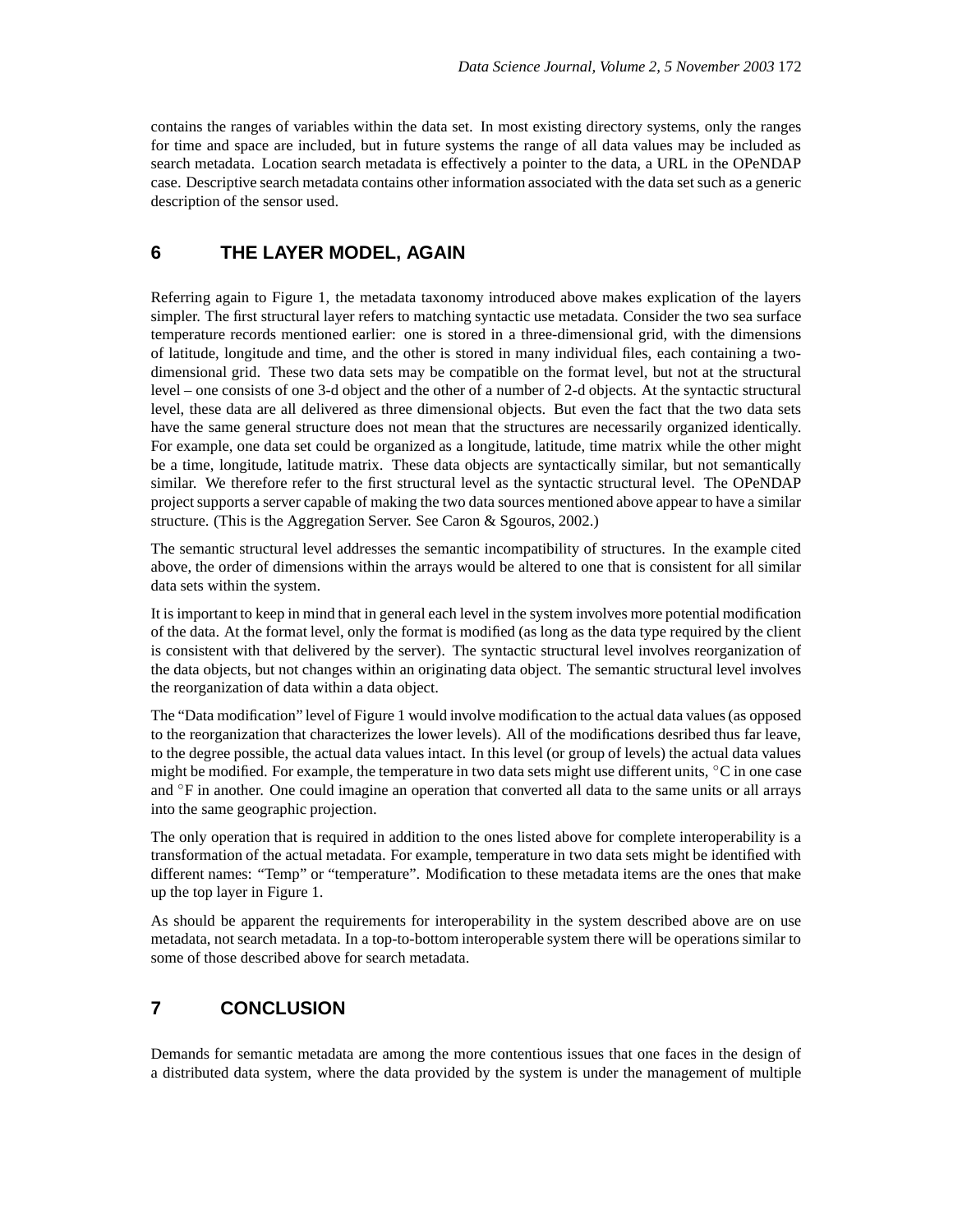people or institutions. In our experience, users generally want more semantic metadata than providers are interested in generating. For example, the implementors of the GCMD (the users in this example) found that when too much search metadata was requested, many data set generators would simply not provide data set descriptions to the GCMD. The GCMD developed the "skinny DIF" to address this problem. The "skinny DIF" is a data set description that contains the minimum number of fields thought to be necessary to satisfy a rudimentary search. (GCMD, 2001)

Clearly, when defining the metadata requirements of any data system, a careful balance must be sought between satisfying the metadata needs of the user and minimizing the burden of producing metadata on the provider. Productive metadata discussions will therefore be a crucial part of the planning process and we believe that by focusing them on the framework described above we will make rapid progress to this end.

#### **8 ACKNOWLEDGEMENTS**

The work resulting in this manuscript was performed with support from the National Oceanographic Partnership Program (Grant #N000140010889) and the National Aeronautics and Space Administration (Grant #NCC5307). Salary support for P. Cornillon was provided by the State of Rhode Island and Providence Plantations.

## **9 REFERENCES**

Caron, J., & Sgouros, T. (2002) *OPeNDAP Aggregation Server Guide*. Retrieved 25 March, 2003 from the Unidata website: http://unidata.ucar.edu/packages/dods.

Federal Geographic Data Committee (1998, June). FGDC-STD-001-1998 *Content standard for digital geospatial metadata*. Retrieved 25 March, 2003 from the Federal Geographic Data Committee website: http://www.fgdc.gov/metadata/contstan.html.

Federal Geographic Data Committee (1999, October). *Biological data profile of the content standard for digital geospatial metadata*, FGDC-STD-001.1-1999. Retrieved 25 March, 2003 from the Federal Geographic Data Committee website: http://www.fgdc.gov/standards/status/sub5 2.html.

Federal Geographic Data Committee (2002, October). FGDC-STD-012-2002 *Content Standard for Digital Geospatial Metadata: Extensions for Remote Sensing Metadata.* Retrieved 25 March, 2003 from the Federal Geographic Data Committee website: http://www.fgdc.gov/standards/status/csdgm.rs.ex.html.

Global Change Master Directory (GCMD) (2001) *Directory Interchange Format (DIF) Writers Guide*, Version 8.2001. Retrieved 15 December, 2002 from the National Aeronautics and Space Administration website: http://gcmd.nasa.gov/User/difguide.

International Electrotechnical Commission (1994) *Information technology Open Systems Interconnection Basic Reference Model: The Basic Model* ISO/IEC 7498 [Tech. report]. Retrieved 15 December, 2002 from the International Association for Computing Machinery website: http://www.acm.org/sigcomm/standards/iso stds/OSI MODEL/.

International Telecommunication Union (2002, July). *Information technology Abstract Syntax Notation One (ASN.1): Specification of basic notation*. ITU-T Recommendation X.680 (Series X: Data Networks and Open System Communications). Retrieved 15 August, 2003 from the International Telecommunication Union website:

http://www.itu.int/ITU-T/studygroups/com17/languages/X.680-0207.pdf.